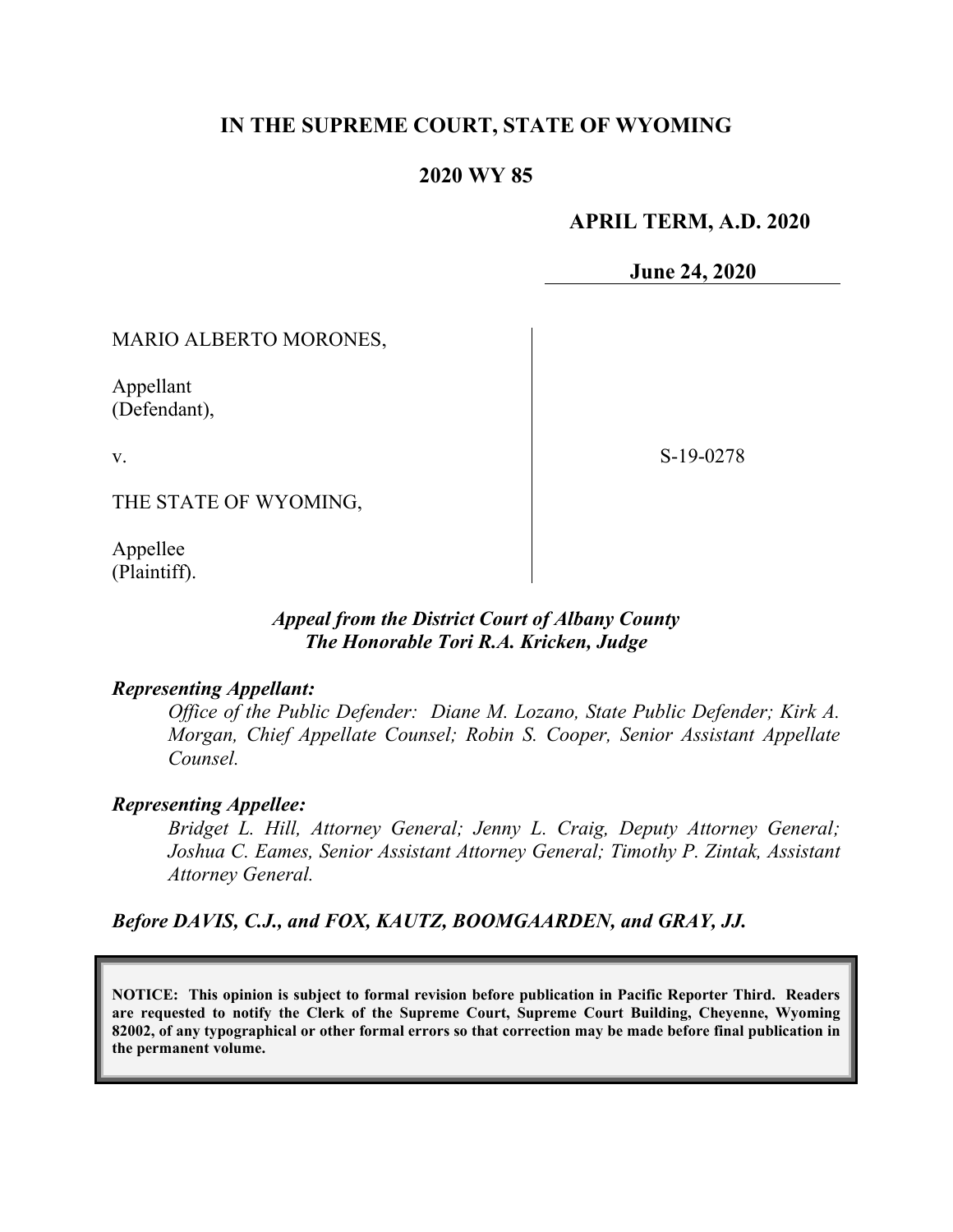## **FOX, Justice.**

[¶1] A jury convicted Mario Morones of strangulation of a household member and driving while under the influence. Mr. Morones appeals his strangulation conviction, arguing that the district court erred in admitting a nurse's testimony under the hearsay exception for medical diagnosis and treatment, and that there was insufficient evidence to support his conviction. We affirm.

#### *ISSUES*

[¶2] Mr. Morones presents two issues for review:

1. Did the district court commit prejudicial error by admitting the nurse's testimony under Wyoming Rule of Evidence 803(4)?

2. Was the evidence sufficient to convict Mr. Morones of strangulation of a household member?

## *FACTS*

[¶3] On the night of the incident, Mr. Morones, the victim, and a couple of friends went to Laramie Lanes to drink and play pool. The group consumed alcohol throughout the night. At around one o'clock in the morning, the victim and Mr. Morones argued outside the bowling alley. The argument became physical, the victim tried to leave, and Mr. Morones tried to restrain her. Eventually, the victim broke free and left on foot towards the Snowy Range Bridge. Mr. Morones retrieved his truck and set off to find the victim. He encountered her on the bridge, parked his truck, and confronted her. Once again, the encounter became physical. The victim tried to push Mr. Morones away from her and he tried to hold her in place. The struggle caused the victim to fall backwards over the railing separating the sidewalk from the road, hit the ground head-first, and lose consciousness. She awoke to Mr. Morones standing over her with his hands around her neck. At that moment, a truck drove over the bridge, Mr. Morones released the victim, and she got up and ran in front of the truck. The truck driver stopped to help the victim, and Mr. Morones left on foot to retrieve his vehicle.

[¶4] The victim was bleeding from a gash on her head and the driver of the truck took her to the emergency room. After waffling outside, the victim decided not to seek treatment because she feared getting in trouble for underage drinking. The driver took her back to the bridge to help her find her purse and phone, which had been thrown by Mr. Morones during the struggle. A police officer stopped when he noticed the truck and the two looking for the phone and purse. The victim reported the incident to the police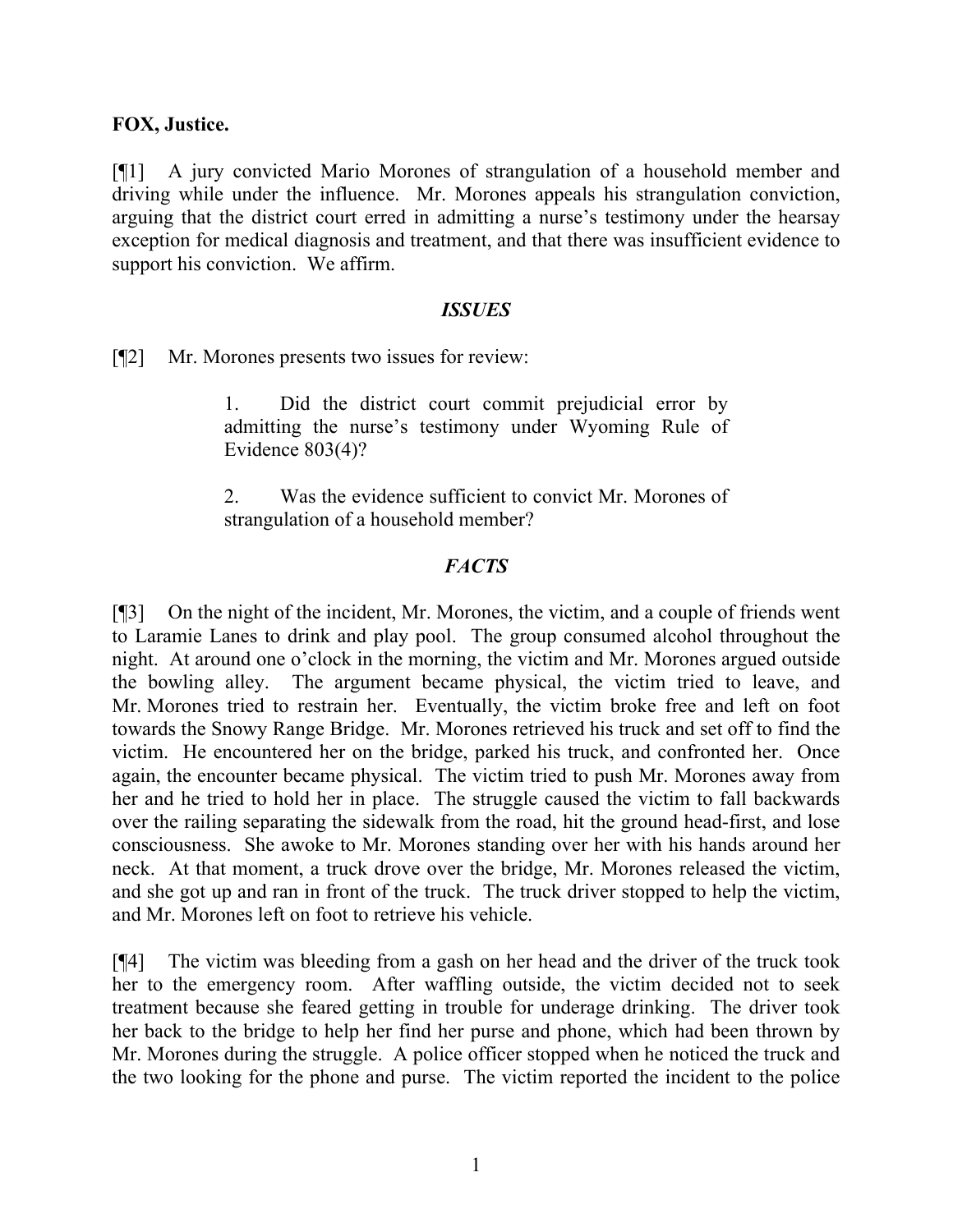officer. An ambulance took her to the hospital and a Sexual Assault Nurse Examiner (SANE nurse) evaluated her in the emergency room.

[¶5] Meanwhile, an Albany County sheriff's deputy stopped Mr. Morones on suspicion of driving while under the influence. Mr. Morones failed the field sobriety test and the deputy detained him. A Laramie police officer assisting on the victim's investigation left to question Mr. Morones about the incident.

[¶6] The State charged Mr. Morones with two counts of strangulation of a household member and one count of driving while under the influence. During opening statements, the State distinguished between the two strangulation charges chronologically stating, "[t]he evidence and testimony that will be presented . . . will corroborate [the victim]'s account of the events and how . . . [Mr.] Morones, put his hands on [the victim]'s neck on two separate occasions, once before she reached the Snowy Range Bridge and once while she was on the Snowy Range Bridge." The defense likewise described the incidents chronologically in opening statements, the first outside the bowling alley and the second on the bridge. Throughout the trial, both parties continued to refer to the incidents in a chronological fashion referring to the incident outside the bowling alley as first, and the incident on the bridge as second. The jury instructions and verdict form, however, contained identical language for each of the two strangulation charges. The jury found Mr. Morones not guilty on the first count of strangulation of a household member, guilty on the second count of strangulation of a household member, and guilty of driving while under the influence. Mr. Morones appealed the strangulation conviction.

## *STANDARD OF REVIEW*

[¶7] We review Mr. Morones' challenge to the district court's admission of the SANE nurse's testimony for an abuse of discretion. *Schmidt v. State*, 2017 WY 101, ¶ 22, 401 P.3d 868, 878 (Wyo. 2017). "A trial court abuses its discretion when it could not have reasonably concluded as it did. In this context, 'reasonably' means sound judgment exercised with regard to what is right under the circumstances and without being arbitrary or capricious." *Id.* (quoting *Toth v. State*, 2015 WY 86A, ¶ 29, 353 P.3d 696, 705 (Wyo. 2015)).

[¶8] We review a claim of sufficiency of the evidence by determining "whether any rational trier of fact could have found that the essential elements of a charged crime were proven beyond a reasonable doubt on the evidence presented." *Gonzalez-Chavarria v. State*, 2019 WY 100, ¶ 22, 449 P.3d 1094, 1099 (Wyo. 2019) (citation omitted). "In doing so, we assume that the State's evidence is true, disregard any evidence favoring the defendant, and give the State the benefit of every favorable inference that may reasonably be drawn from the evidence." *Id.* (citation omitted).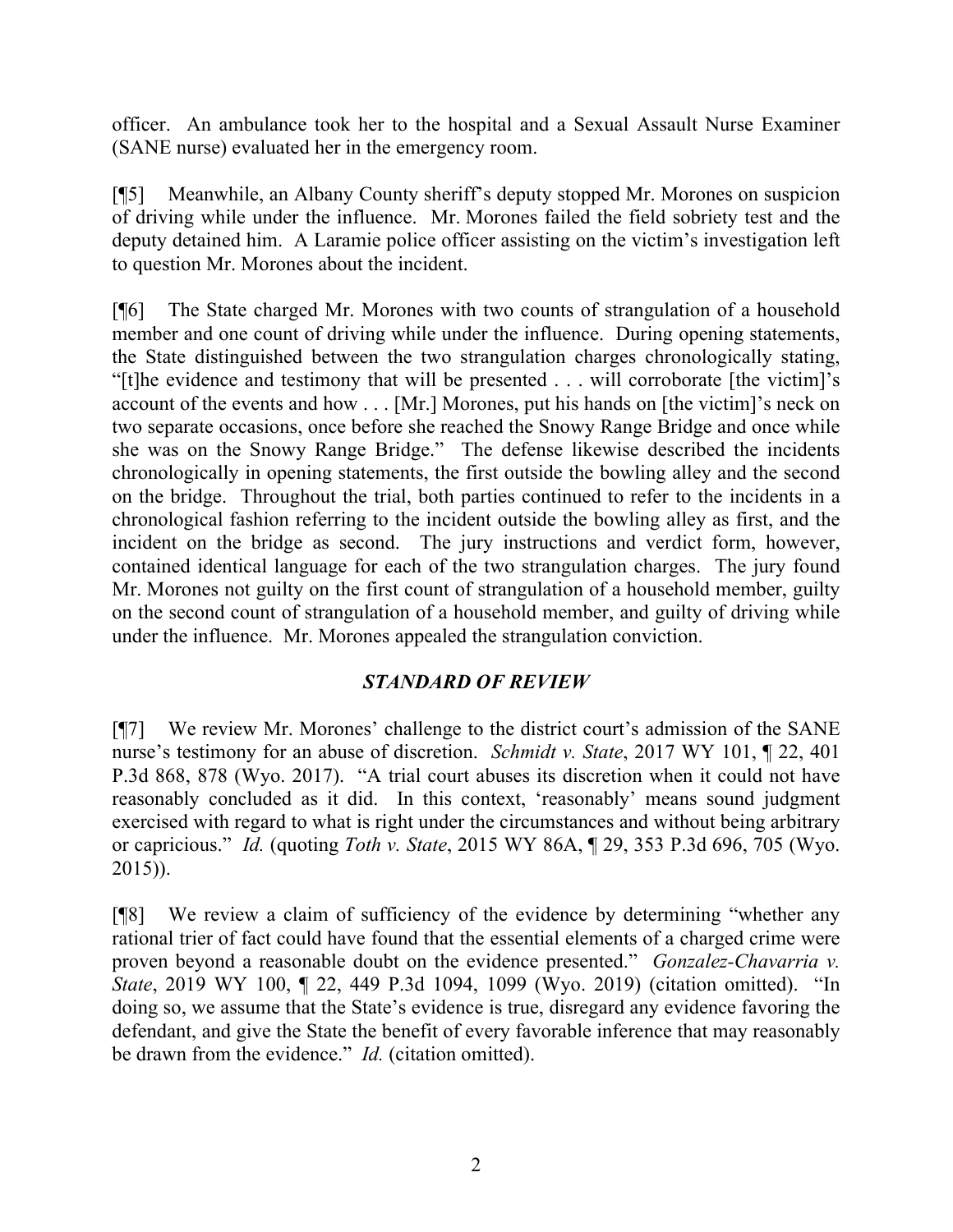## *DISCUSSION*

## *I. The district court did not err in admitting the SANE nurse's testimony under Wyoming Rule of Evidence 803(4)*

[¶9] Mr. Morones argues that the district court erred in admitting the SANE nurse's testimony under Wyoming Rule of Evidence 803(4), which provides an exception to the general prohibition against hearsay for "[s]tatements made for purposes of medical diagnosis or treatment and describing medical history, or past or present symptoms, pain, or sensations, or the inception or general character of the cause or external source thereof insofar as reasonably pertinent to diagnosis or treatment." W.R.E. 803(4). Here, the SANE nurse testified about the strangulation assessment she completed that contained the victim's description of events:

> [The victim] reported strangulation this evening by her boyfriend. That there were two episodes of strangulation with both hands. After the first episode she was able to run away. During the second episode she reported that ["]he was squeezing, pushing, choking me and threw me on the ground.["] Reported that she blacked out. When she woke up she was on the ground and ["]he was standing over me, choking with[] both hands. I felt like I couldn't breathe.["]

Mr. Morones asserts that the victim's statements to the SANE nurse do not fall under the hearsay exception because they were not made for medical diagnosis or treatment. He relies on the fact that the victim originally declined medical treatment and only made her statement to the SANE nurse after law enforcement became involved. The State argues that the victim made the statement for the purpose of medical treatment and that the timing of her examination is immaterial.

[¶10] Rule 803(4)'s hearsay exception is grounded in "the likelihood that the declarant was motivated to tell the truth by the belief that the effectiveness of the treatment depended upon the accuracy of the information relayed." *McLaury v. State*, 2013 WY 89, ¶ 10, 305 P.3d 1144, 1146 (Wyo. 2013) (citation omitted). We recognize that SANE nurses serve the dual roles of providing medical care and collecting and preserving evidence for criminal prosecutions. *E.g.*, *Id*. at ¶ 15, 305 P.3d at 1149; *Griggs v. State*, 2016 WY 16, ¶ 116, 367 P.3d 1108, 1140 (Wyo. 2016). The proponent of the evidence must provide a foundation for the statement which "looks to: 1) the declarant's motive in making the statement, which 'must be consistent with the purposes of promoting treatment [or diagnosis]'; and 2) the content of the statement, which 'must be such as is reasonably relied on by a physician in treatment or diagnosis.'" *Schmidt*, 2017 WY 101, ¶¶ 26-27, 401 P.3d at 878 (quoting *Griggs*, 2016 WY 16, ¶ 115, 367 P.3d at 1140). In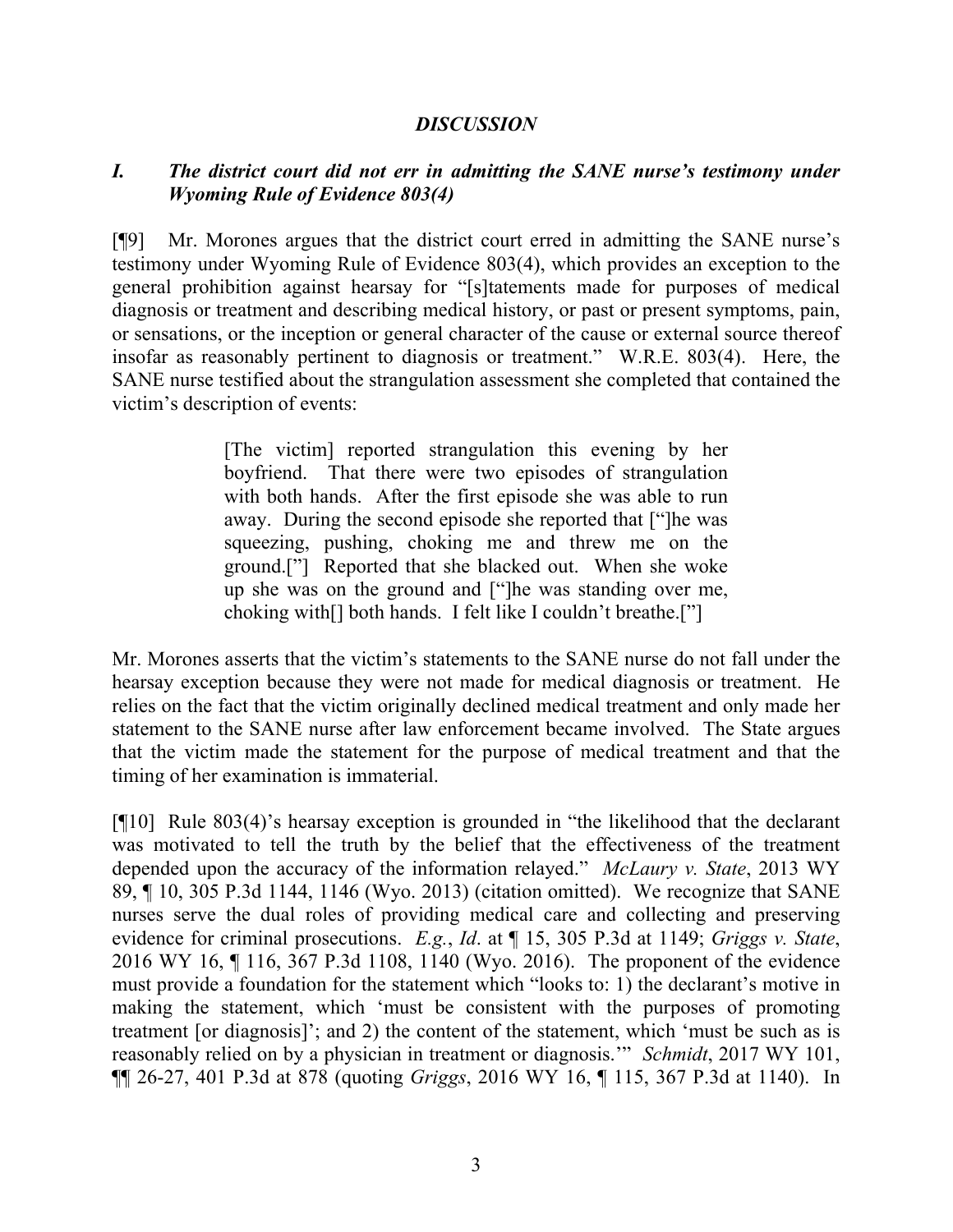*McLaury*, we emphasized that "even if the primary purpose of the exam is forensic," the question of admissibility turns on whether the declarant's statement is trustworthy. 2013 WY 89, ¶ 13, 305 P.3d at 1148.

[¶11] The record reveals that the victim's initial reluctance to seek treatment stemmed from a fear of getting in trouble for underage drinking. Viewed in context, the victim's initial decision to decline treatment does not make her later decision to seek help unreliable. When the victim decided to make a statement, she did so at the hospital to a nurse, and she did receive treatment. Here, the victim's motive for making her statement to the SANE nurse is consistent with seeking treatment and diagnosis.

[¶12] Under the second prong of the test, Mr. Morones argues that the victim's statement was not of the type reasonably relied upon for medical diagnosis and treatment because it went beyond symptoms and the "mechanical nature" of how the events occurred. He argues the statement is improper because it directly identifies the crime charged and Mr. Morones as the perpetrator. Mr. Morones relies on *Oldman v. State*, for the proposition that statements "attributing fault or causation generally are not admissible in evidence under W.R.E. 803(4) because they are not relevant to diagnosis or treatment." 998 P.2d 957, 961 (Wyo. 2000). His reliance on this statement ignores *Oldman's* holding. In *Oldman*, we held that the physician's statement identifying the victim's domestic partner as her attacker was admissible under W.R.E. 803(4) because the identity of her attacker could have relevance to her treatment. *Id.* at 962; *see also Goldade v. State*, 674 P.2d 721, 726 (Wyo. 1983) ("Even in the case of a statement made for treatment the test is not only whether the declarant thought it relevant (thereby establishing reliability), *but also whether a doctor would have reasonably relied upon such a statement in deciding upon a course of treatment....* It is apparent from the testimony of the physician quoted above that he was involved in attempting to diagnose and, if diagnosed, to then treat child abuse, not simply bruises on the little girl's face. The identity of the person causing those injuries is a pertinent fact in these circumstances.") (emphasis in original).

[¶13] Mr. Morones' argument that the statement was improper because the SANE nurse identified the charged crime also fails. The term "strangulation" in her report refers to the common understanding of the event described by the victim, not the specifics of Wyo. Stat. Ann. § 6-2-509(a)(i). *See Griggs*, 2016 WY 16, ¶¶ 117-19, 367 P.3d at 1140-41 (finding nurse practitioner's statement, including her conclusion that history was positive for child sexual abuse, admissible under Rule 803(4)).

[¶14] Further, we find that the victim's statement was of the type "reasonably relied on by a physician in treatment or diagnosis." *Schmidt*, 2017 WY 101, ¶ 27, 401 P.3d at 878 (quoting *Griggs*, 2016 WY 16, ¶ 115, 367 P.3d at 1140). At trial, the SANE nurse explained the domestic violence forensic exam process: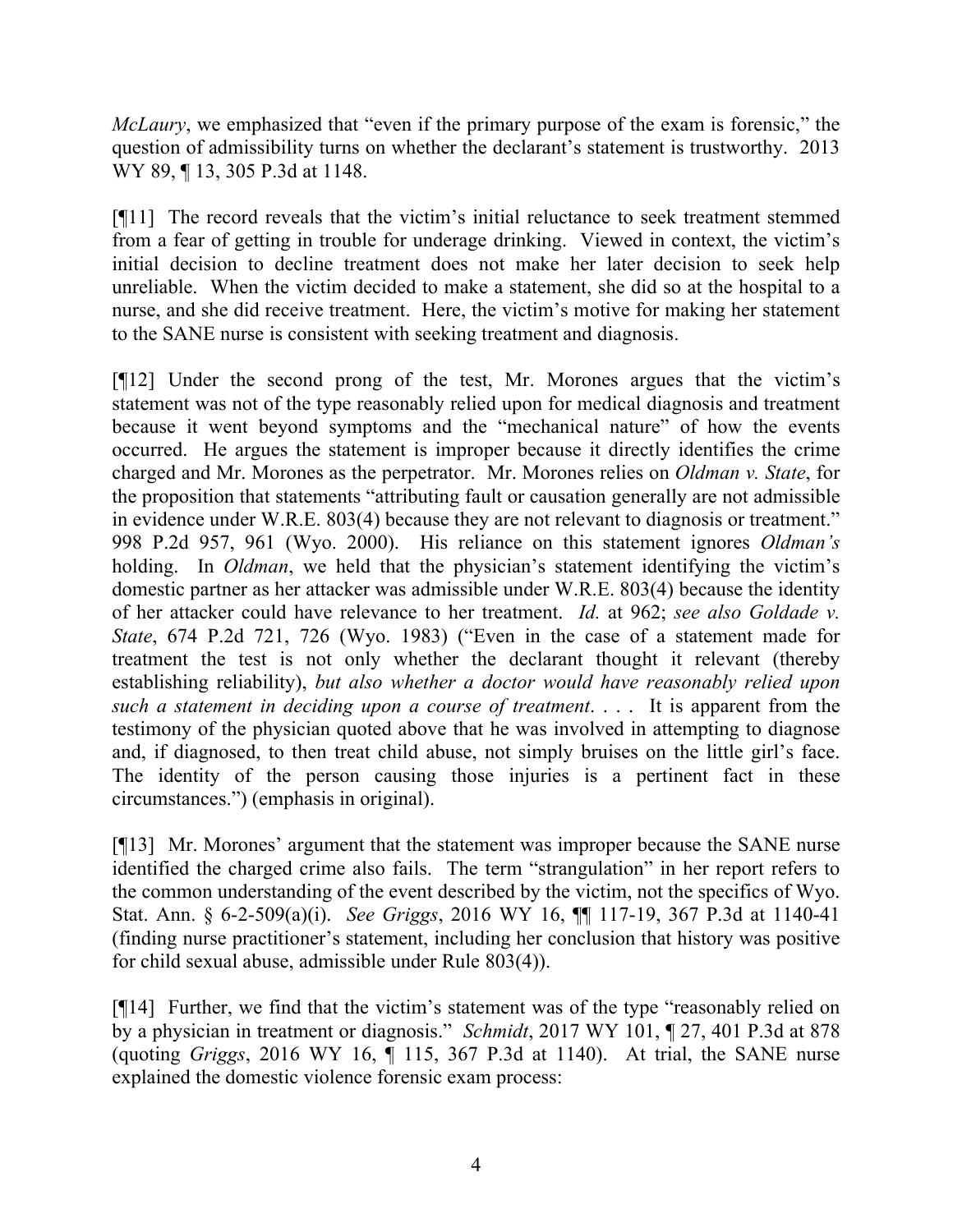[W]e collect the medical history and then we write down the patient's narrative of what brought them in that night. The narrative helps guide our assessment, what we do, where we look for injuries, if we see injuries we care for those injuries, we can take photographs that can be used as forensic evidence and in criminal investigations with the patient's consent.

The victim in this case gave her narrative of what occurred and, based on that description, the SANE nurse focused her assessment on the victim's head, neck, and back. That exam identified physical injuries sufficient for the treating physician to reach his diagnosis strangulation. Further, based on the victim's statement, she underwent a diagnostic CT scan to ensure there was no internal damage to the structures in her neck and throat. The victim's statement plainly meets the second prong of the test because the treating physician in this case relied on it for diagnosis and treatment. The district court did not abuse its discretion in admitting the SANE nurse's statement under W.R.E. 803(4).

# *II. The evidence was sufficient to support the jury's guilty verdict for strangulation of a household member*

[¶15] Mr. Morones next asserts the evidence is insufficient to support his conviction on one of the two counts of strangulation of a household member. The State points out that the information and jury instructions are identical for counts I and II. Though Mr. Morones did not raise this issue, we must address it because we cannot analyze the sufficiency of the evidence until we have determined which of the two charges is at issue.

[¶16] The felony information did not distinguish between Count I strangulation of a household member and Count II strangulation of a household member. The jury instructions were identical and each simply listed the elements of the crime without referring to the specific conduct allegedly committed under each count. The verdict form likewise made no distinction between the two counts. In *Triplett v. State*, 2017 WY 148, ¶¶ 12-21, 406 P.3d 1257, 1260-62 (Wyo. 2017), we emphasized the importance of specificity to ensure a constitutionally-guaranteed unanimous verdict. There, the defendant was charged with a crime occurring over a twenty-eight-month period without specifying which acts constituted the charged offense. This Court emphasized that the practice "'present[s] a danger that the jury may convict a defendant although not reaching a unanimous agreement on precisely which charge is the basis for the conviction' in violation of '[t]he Sixth Amendment guarantee . . . to a unanimous jury verdict.'" *Id.* at ¶ 13, 406 P.3d at 1260 (alterations in original) (quoting *United States v. Washington*, 653 F.3d 1251, 1262 (10th Cir. 2011)). *See also Tanner v. State*, 2002 WY 170, 57 P.3d 1242 (Wyo. 2002) (reversing burglary conviction because of the risk of a non-unanimous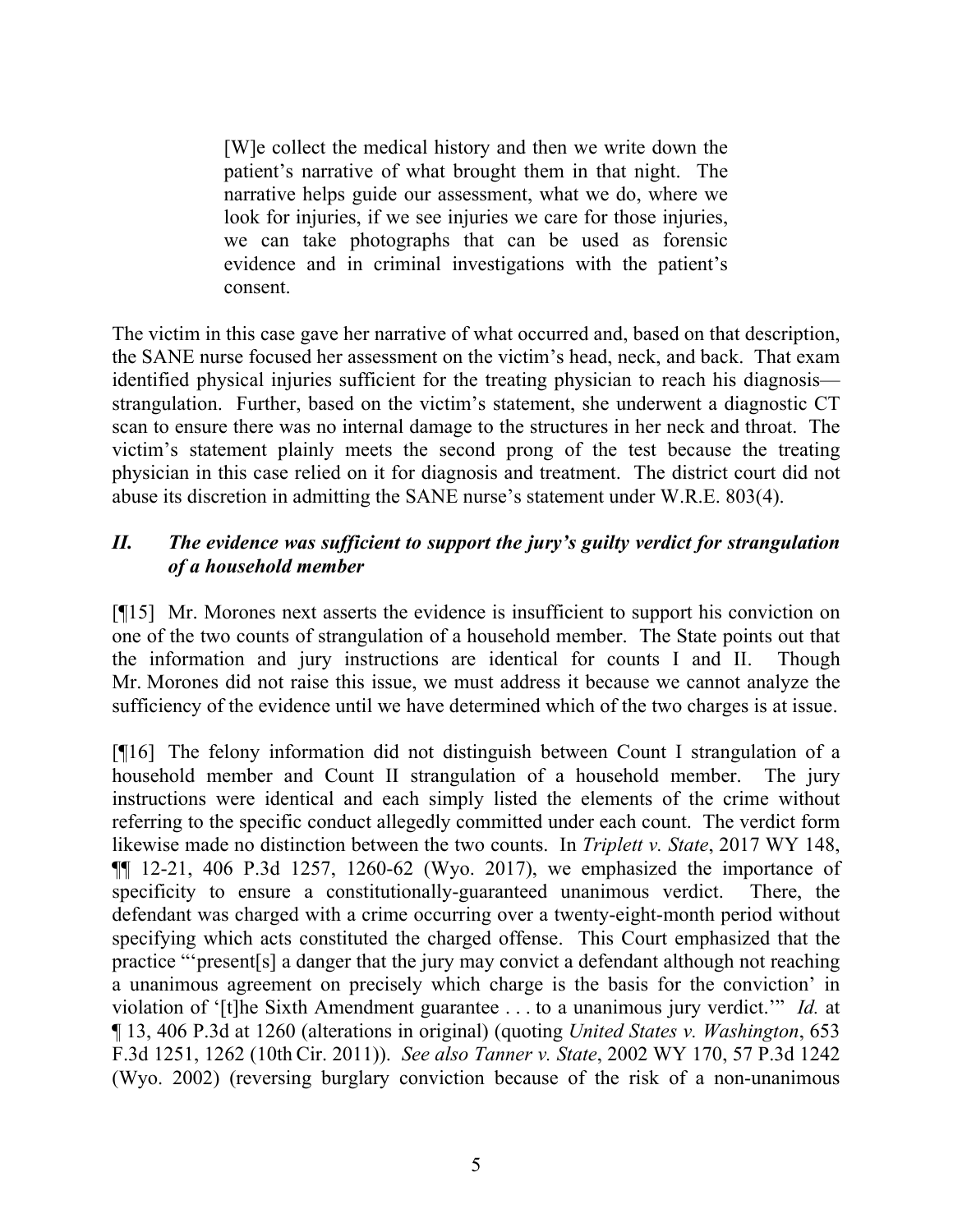verdict where the charging document and jury instructions failed to specify which alternate element the State alleged occurred and the general verdict failed to identify which element the jury found the defendant committed); *Bush v. State*, 908 P.2d 963 (Wyo. 1995). The jury acquitted Mr. Morones of one count and convicted him of the other. Because the jury instructions and verdict form were identical, some jurors may have convicted based on the bowling alley incident, while others may have convicted based on the bridge incident.

[¶17] In *Heywood v. State*, the defendant was charged with three counts of seconddegree sexual assault. 2007 WY 149, ¶ 5, 170 P.3d 1227, 1229 (Wyo. 2007), *abrogated on other grounds by Granzer v. State*, 2008 WY 118, 193 P.3d 266 (Wyo. 2008). The information, jury instructions, and verdict form used identical language for each of the three counts. *Heywood*, 2007 WY 149, ¶¶ 21, 24, 170 P.3d at 1232-34. The Court observed that the failure to differentiate between counts could raise issues of providing the defendant with sufficient notice to defend himself, of whether there was sufficient specificity to protect the defendant from double jeopardy, or whether the judge had enough factual specificity to "sentence 'according to the right of the case.'" However, as none of those issues had been raised, they were waived. *Id.* at ¶ 22, 170 P.3d at 1233. Nonetheless, we reversed because the trial court had not answered the jury question seeking instruction as to which factual basis matched each of the three counts.<sup>[1](#page-6-0)</sup> The Court held:

> The foregoing principles of law can be summarized for present purposes as follows: (1) instructions that leave doubt as to the circumstances under which the crime was committed are insufficient; (2) instructions that confuse or mislead the jury are insufficient; (3) jury questions revealing confusion or a lack of understanding should be answered.

*Id.* at ¶ 29, 170 P.3d at 1235.

[¶18] The same principles continue to apply. However, Mr. Morones waived the issue by not raising it either below or on appeal. Unlike in *Heywood*, there was no unanswered jury question, and it does not appear the jury was confused. The parties consistently described the events in a sequential fashion describing the incident outside the bowling alley as first, and the incident on the bridge as second.<sup>[2](#page-6-1)</sup> We will not address the issue

<span id="page-6-0"></span><sup>&</sup>lt;sup>1</sup> In *Granzer*, we abrogated *Heywood* to the extent that it held the failure to properly instruct was structural error or "error per se." Instead, such errors are subject to the plain error standard. *Granzer*, 2008 WY 118, ¶ 19, 193 P.3d at 272.

<span id="page-6-1"></span><sup>&</sup>lt;sup>2</sup> The clarity of counsel's statements alone is likely insufficient to compensate for inadequate jury instructions. *See Flores*, 2017 WY 120, ¶ 11 n.3, 403 P.3d at 995 n.3.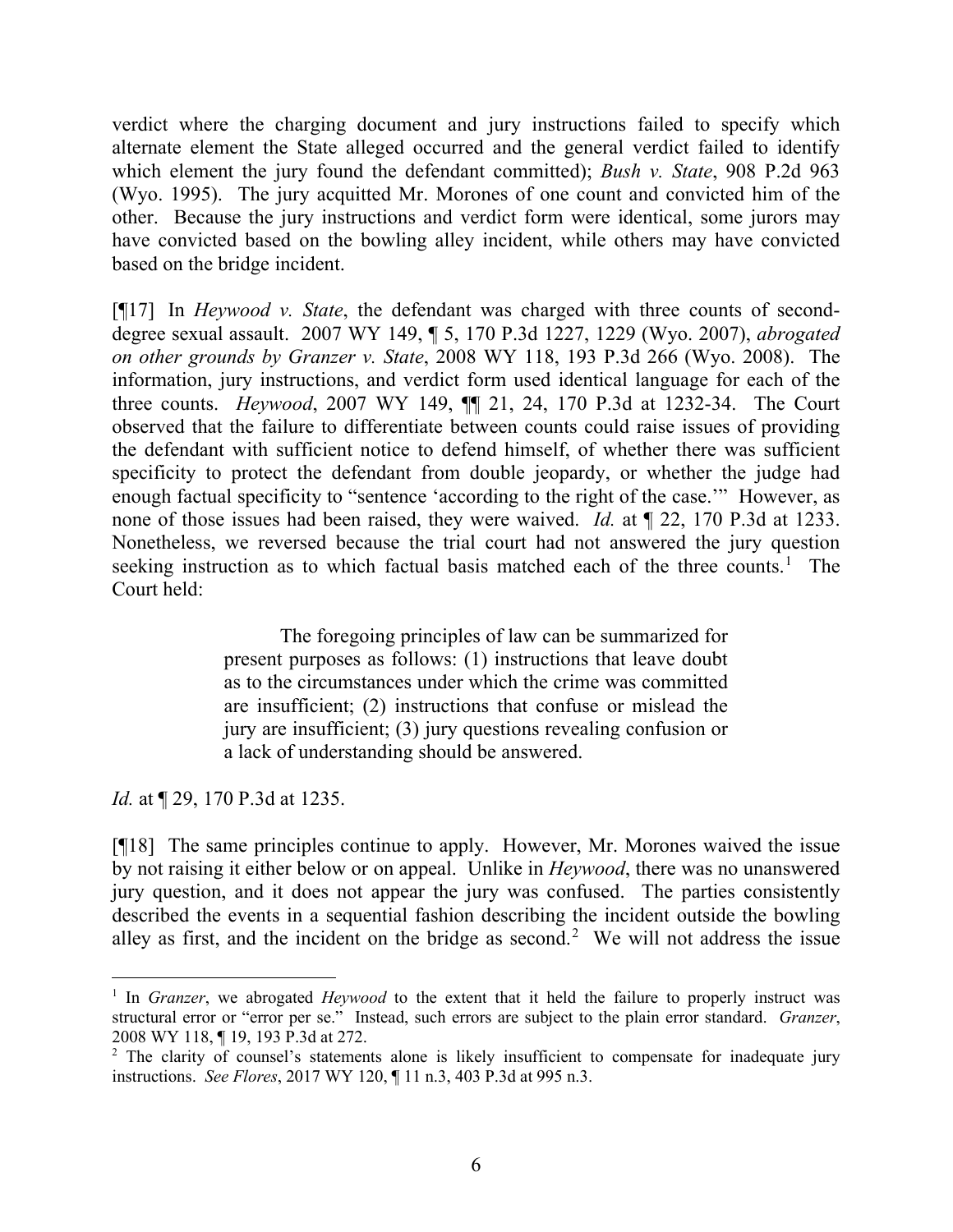further. *See Flores v. State*, 2017 WY 120, ¶ 11, 403 P.3d 993, 995-96 (Wyo. 2017) (affirming lower court after Mr. Flores raised a sufficiency of the evidence claim on appeal and declining to analyze an alternative element instruction error because it was not raised); *Triplett*, 2017 WY 148, ¶ 16, 406 P.3d at 1261 (finding that the failure to raise the issue below waived it on appeal). Even so, we caution the State and district courts to be mindful of the need for specificity in cases involving multiple counts of the same crime. [3](#page-7-0)

<span id="page-7-0"></span><sup>3</sup> Effective July 1, 2020, Wyoming Rule of Criminal Procedure 3 is amended to provide:

#### **Rule 3. Indictment, information or citation.**

\*\*\*\*\*

#### (b) *Nature and contents.*

(1) Indictment. Prosecution by indictment shall be carried on in the name and by the authority of the State of Wyoming, and shall conclude "against the peace and dignity of the State of Wyoming". It shall be signed by the attorney for the state. The indictment shall be a plain, concise and definite written statement of the essential facts constituting the offense charged. When multiple counts are involved, the facts must be stated with sufficient particularity so as to allow the defendant and court to distinguish between the various counts. Allegations made in one count may be incorporated by reference in another count. It may be alleged in a single count that the means by which the defendant committed the offense are unknown, or that the defendant committed it by one or more specified means. The indictment shall state for each count the official or customary citation of the statute, rule, regulation or other provision of law which the defendant is alleged therein to have violated.

(2) Information. The information shall be a plain, concise and definite written statement of the essential facts constituting the offense charged. When multiple counts are involved, the facts must be stated with sufficient particularity so as to allow the defendant and court to distinguish between the various counts. It shall be signed by the attorney for the state. It need not contain a formal commencement, a formal conclusion or any other matter not necessary to such statement. Allegations made in one count may be incorporated by reference in another count. It may be alleged in a single count that the means by which the defendant committed the offense are unknown or that the defendant committed it by one or more specified means. The information shall state: \*\*\*\*

Order Amending Rules 3, 4, 32, 46.4, and 48 of the Wyoming Rules of Criminal Procedure, https://www.courts.state.wy.us/wp-content/uploads/2020/03/Order-WRCrP-amd-March-2020.pdf